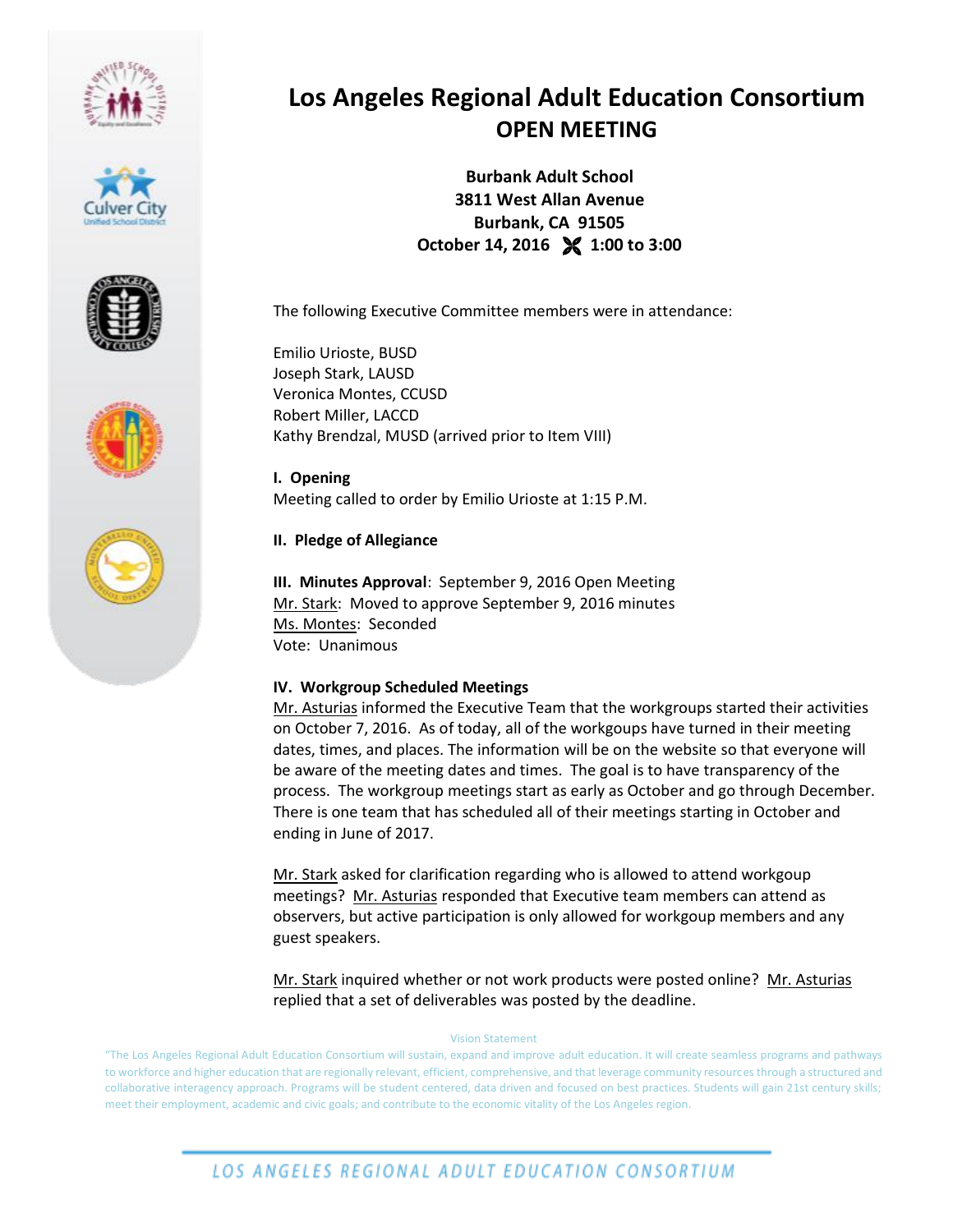









Mr. Urioste asked about a summary of the ESL workgroup progress. Mr. Asturias has tasked the workgroups with completing additional phases of the assignment by the end of October. The goal is to give the same look and feel to each one of the course outlines. Outlines were completed; however, the level of consistency between course outlines was not the same because each outline was completed by a different workgroup. The deliverable is for coherent and unified course outlines.

Mr. Urioste inquired about assessment. Mr. Asturias answered that the assessment workgroup made public the recommendations two meetings ago. The recommendations are currently placed on hold because the State may have a set of guidelines that we are to follow. The group is waiting for the AEBG Summit in November. AEBG may make an announcement at that time regarding assessment. Depending on the announcement, we will decide whether to revive the recommendations of the assessment group to see how they fit within the new recommendations.

Mr. Stark inquired about mastery of competency-based outlines vs. courses based on assessments. Mr. Asturias stated that the workgroups are putting together competency-based course outlines. In addition, each course outline will also include a grammar guide which is based on level to complement the course outlines.

### **V. Inter-district Training: CALPRO**

Mr. Asturias is asking CALPRO to assist with customizing and providing training for the workgroups for professional learning communities, integrated education training (adding points of entry for CTE, VESL or VABE), and online professional development. Mr. Asturias suggested the use of the platform Schoology (a learning management system) for online professional development. The viability and utility of Schoology will be evaluated.

## **VI. Open Meeting Location:**

| Month    | Date             | Location            |
|----------|------------------|---------------------|
| November | 4 <sup>th</sup>  | LACCD's Van de Kamp |
| December | no meeting       |                     |
| January  | 13 <sup>th</sup> | Montebello          |
| February | 10 <sup>th</sup> | LACCD's Van de Kamp |
| March    | 10 <sup>th</sup> | LAUSD               |
| April    | 7 <sup>th</sup>  | Montebello          |
| May      | 12 <sup>th</sup> | <b>Burbank</b>      |
| June     | qth              | LAUSD               |

### Vision Statement

"The Los Angeles Regional Adult Education Consortium will sustain, expand and improve adult education. It will create seamless programs and pathways to workforce and higher education that are regionally relevant, efficient, comprehensive, and that leverage community resources through a structured and collaborative interagency approach. Programs will be student centered, data driven and focused on best practices. Students will gain 21st century skills; meet their employment, academic and civic goals; and contribute to the economic vitality of the Los Angeles region.

## LOS ANGELES REGIONAL ADULT EDUCATION CONSORTIUM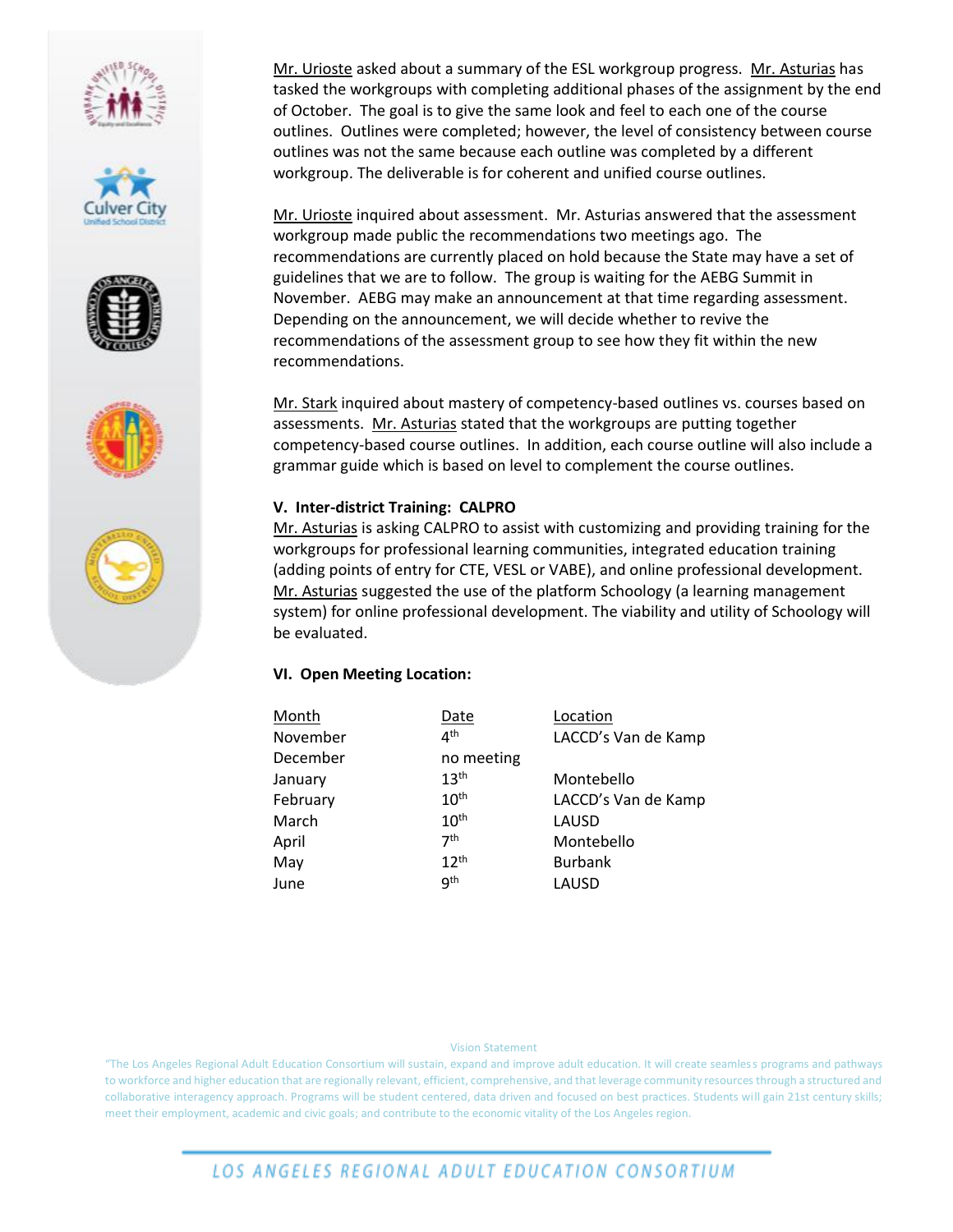









### **VII. LARAEC's First Annual Conference Ad Hoc Committee**

Mr. Asturias announced that after his discussion with the PPT, he would like to develop an ad hoc team that will help with the logistics of putting together the conference. The hope is to have representatives from every district on the ad hoc team. Currently there is nothing confirmed regarding times, location and date of the meeting. If the implementation of the ad hoc committee is approved, the team will move forward and come up with a list of suggestions regarding the time, location, and possible key note speakers for the event for the Board to approve.

Mr. Stark pointed out that this meeting is included in the yearly plan.

Ms. Montes stated that there is a March  $10<sup>th</sup>$  Open Meeting scheduled and [this] event is on Saturday, March  $11<sup>th</sup>$ . Is there any way the Board could have the open public meeting on March 11, 2017 as part of the event so that there will be the most participation ever?

Mr. Stark moved to change the March 10, 2017 Open meeting to March 11, 2017. Ms. Montes seconded. Vote: unanimous

Mr. Asturias announced that the location of the meeting will be moved to the location of the conference.

### **VIII. Quarterly Expense and Progress Reports Due October 31, 2016**

Mr. Asturias announced that the quarter ended as of September 30, 2016 and the quarterly fiscal and progress reports are due one month thereafter. Thus, the due dates for the reports are October 31, 2016. Also, as a reminder, those reports need to be certified by each district from a certified officer from the institution. The LAUSD CFO will certify on behalf of the Consortium. Mr. Asturias will send out the latest templates to each member organization. The next reporting cycle is due January 31, 2017.

Ms. Brendzal asked whether there is any way the Board can see a draft of the report which is due October 31, 2016 to the CCCCO/CDE.

Audience Member (Adrienne Ann Mullen) commented that the report is abstracted from data submitted from the annual plans; turnaround is quick. Ms. Brendzal stated that the field's input is vital when reports are submitted to the legislature. Mr. Asturias stated he will draft a letter requesting the Board see the report prior to submission.

### Vision Statement

"The Los Angeles Regional Adult Education Consortium will sustain, expand and improve adult education. It will create seamless programs and pathways to workforce and higher education that are regionally relevant, efficient, comprehensive, and that leverage community resources through a structured and collaborative interagency approach. Programs will be student centered, data driven and focused on best practices. Students will gain 21st century skills; meet their employment, academic and civic goals; and contribute to the economic vitality of the Los Angeles region.